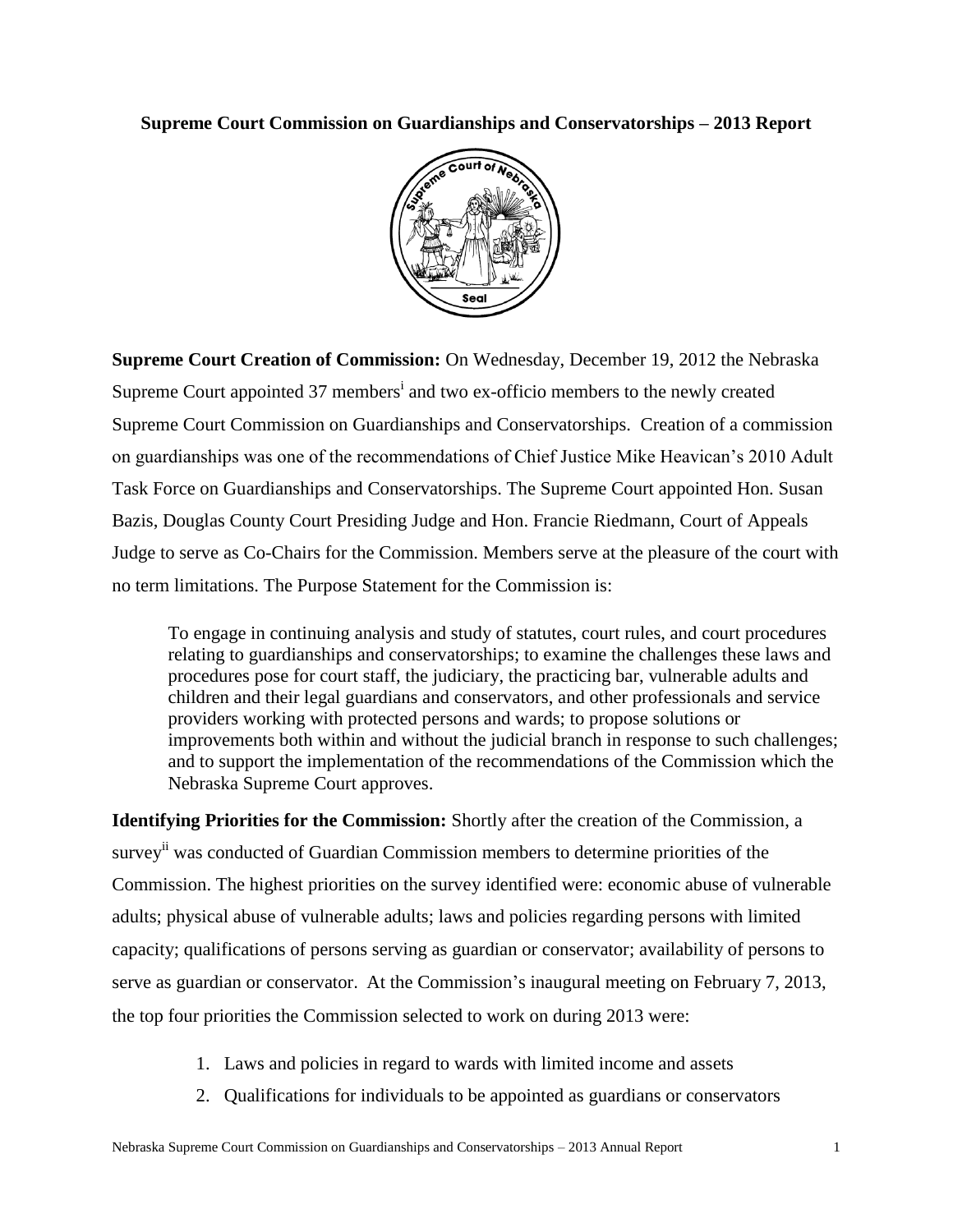- 3. Availability of suitable guardians or conservators
- 4. Annual reporting requirement and forms

Four subcommittees were formed to work aggressively on these priorities. Chairs and members include:

- **Executive subcommittee:** Judge Susan Bazis and Judge Francie Riedmann, co-chairs; Cassidy Chapman, Curtis Evans, Joanne Farrell, Sally Hytrek, Marla Fischer-Lempke, Sue Fredricks, Julie Hippen, Judge Todd Hutton, Russ Leavitt, William Lindsay, Tom Maul, Mary Newman, Holly Parsley, Darla Schiefelbein, Susan Spahn, Judge Donna Taylor.
- **Public Guardian subcommittee**: Curtis Evans Esq., chair; Judge Susan Bazis, Joanne Farrell, Sue Fredricks, Russ Leavitt, Marla Fischer-Lempke, Judge Francie Riedmann.
- **Forms subcommittee:** Tom Maul chair; Judge Susan Bazis, Sally Hytrek, Judge Todd Hutton, William Lindsay, Susan Spahn.
- **Protection of Vulnerable Adults subcommittee:** William Lindsay, Esq., chair; Penny Clark, Bruce Cudly, Julie Hippen, Russ Leavitt, Judge Tami Schendt, Judge Susan Bazis, Judge Francie Riedmann.

**Meetings of the Commission**: The Co-Chairs, in consultation with Chief Justice Heavican, set an aggressive calendar of meetings of the full Commission and its subcommittees. At the inaugural meeting, the aforementioned five priorities were determined, subcommittees were formed, and the schedule of semiannual meetings was confirmed. Following the inaugural meeting, the full Commission convened again on August 26, 2013. One of the key agenda items at the second meeting was a special presentation on how Douglas County's Financial Exploitation of Vulnerable Adult team conducts its investigations and prosecutes crime. Speakers included Douglas County Attorney, Don Kleine; Ed Finn, NDHHS Adult Protective Services; Det. Clint Yarges and Det. Rick Belik of Omaha Police Department. Commission member Julie Hippen, NDHHS Coordinator of Statewide Adult Protective Services (APS) spoke on Nebraska's statewide system of APS service delivery and provided data on annual reports of vulnerable adult abuse.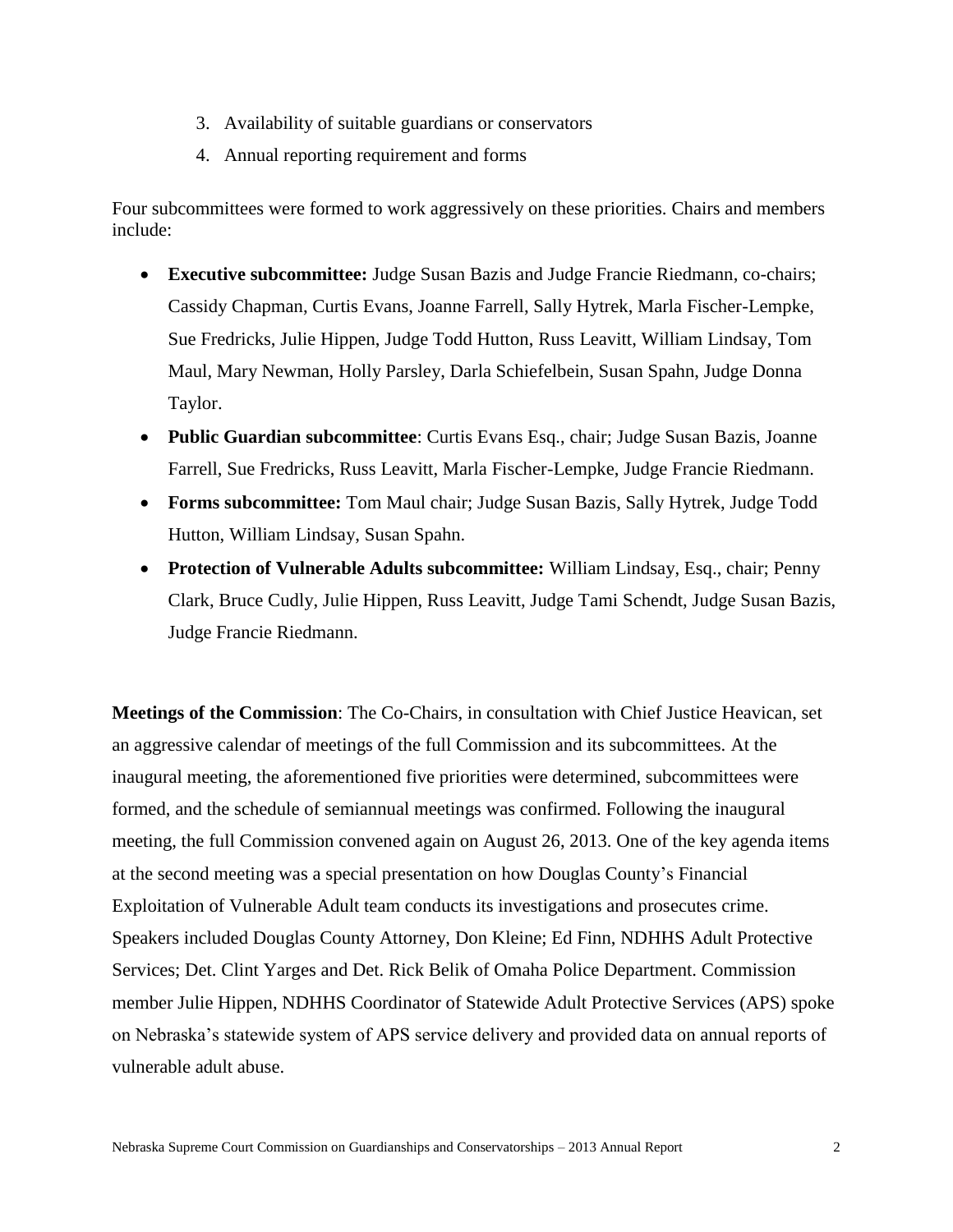## **Accomplishments:**

Members of the Commission's four subcommittees actively met throughout 2013 via conference call and at in-person meetings. Accomplishments by members of the Commission during 2013 included:

- Executive subcommittee: provided oversight of Commission's purpose and priorities; engaged in Commission education
- Forms subcommittee: submission of revised rules for Supreme Court adoption; revision and simplification of court forms; creation of 5 annual filing packets (A, B, C, D, E) for ease of use by guardians and conservators
- Public Guardian subcommittee: research of national public guardian laws, models, and best practices; drafting of proposed legislation for 2014 legislative session
- Protection of Vulnerable Adults subcommittee: identification of issues; promotion of Commission education through circulation of materials, presentation of speakers at Commission meetings, analysis of Nebraska criminal statutes regarding abuse of vulnerable adults to determine necessary amendments.

## **Photo Gallery**



Commission Co-Chair Hon. Francie Riedmann welcoming Commission members at February 7, 2013 inaugural meeting of the Supreme Court Commission on Guardianships and Conservatorships.

*L-R: Co-Chair Hon. Susan Bazis, Judge Riedmann, Hon. Todd Hutton, State Senator John Nelson.*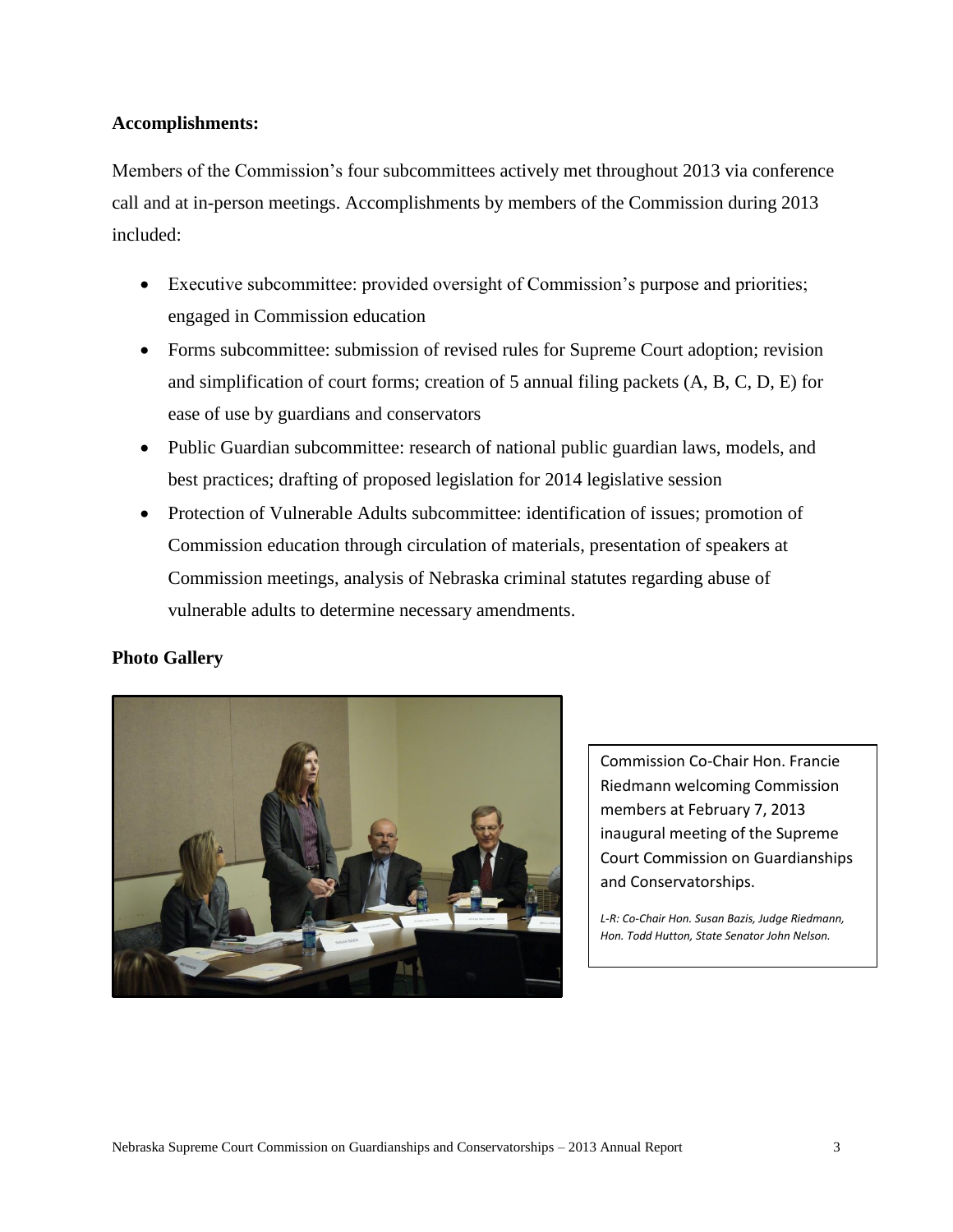

Commission members and Judges Curtis Evans, Susan Bazis, and Todd Hutton meet to discuss guardianship priorities for the State of Nebraska.



Commission members John McHenry, Tom Maul and staff Sheryl Connolly at inaugural Nebraska Supreme Court Commission on Guardianships and Conservatorships February 7, 2013 meeting.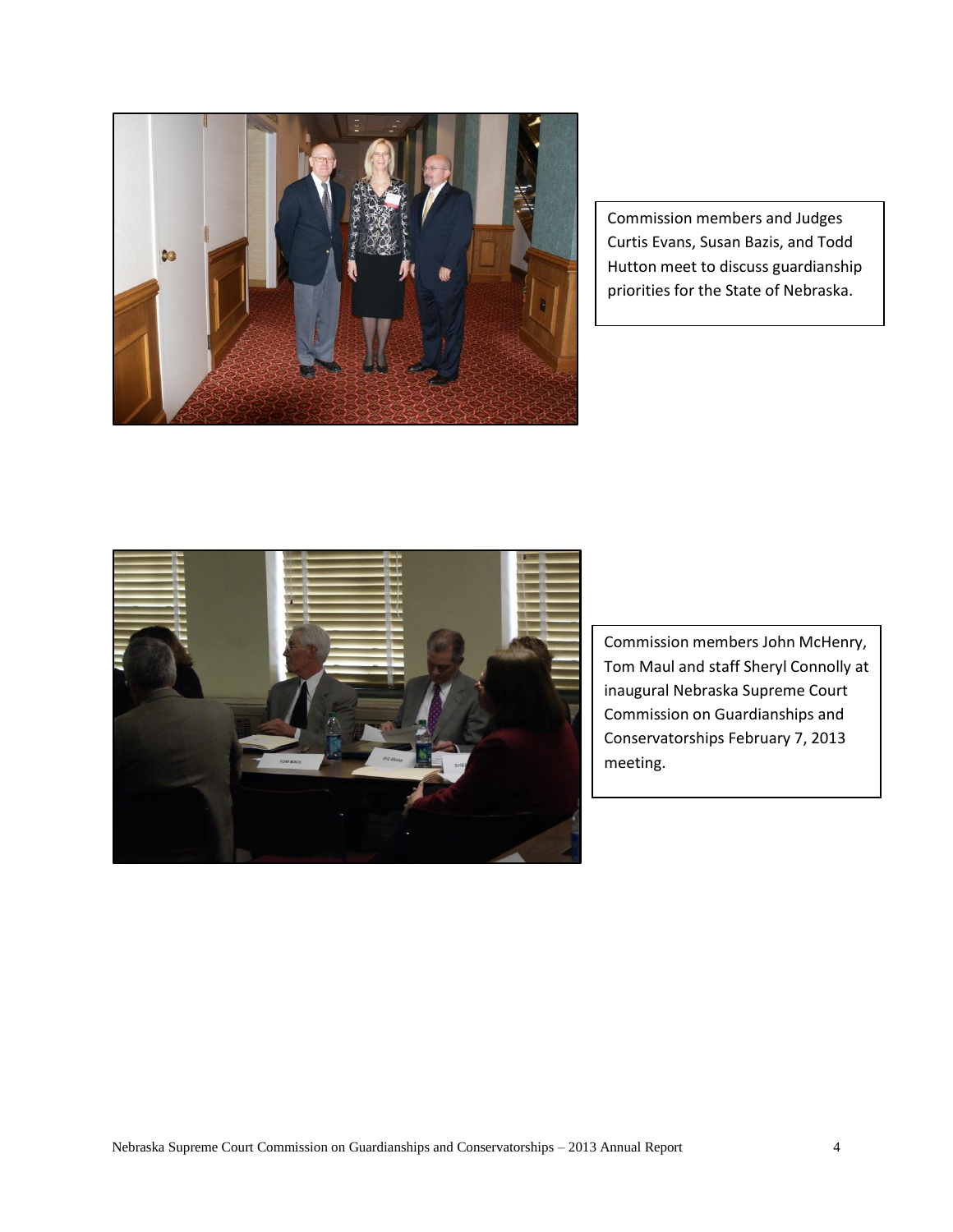<sup>i</sup> The members appointed by the Nebraska Supreme Court to the Nebraska Supreme Court Commission on Guardianships and Conservatorships include:

 $\overline{\phantom{a}}$ 

| Name, City                    | Composition                                                  | <b>Appointment Date</b> |
|-------------------------------|--------------------------------------------------------------|-------------------------|
| Francie Riedmann, Gretna      | Co-Chairperson, Court Appeals Judge                          | 12-19-12                |
| Susan Bazis, Omaha            | Co-Chairperson, County Judge, 4th Judicial District 12-19-12 |                         |
| Brad Ashford, Omaha           | State Senator, District 20                                   | 12-19-12                |
| Eve Brank, Lincoln            | Professor, UNL Law/Psych                                     | 12-19-12                |
| Becky Bruckner, Lincoln       | Judicial Administration, 3rd Judicial District               | 12-19-12                |
| Cassidy Chapman, Omaha        | Lawyer                                                       | 12-19-12                |
| Penny Clark, Lincoln          | Manager, State Unit on Aging                                 | 12-19-12                |
| Colby Coash, Lincoln          | State Senator, District 27                                   | 12-19-12                |
| Bruce Cudly, Lincoln          | NE Developmental Disabilities Regions                        | 12-19-12                |
| Marsha Fangmeyer, Kearney     | Lawyer                                                       | 12-19-12                |
| Joanne Farrell, Lincoln       | <b>Aging Partners</b>                                        | 12-19-12                |
| Donna Fink, Hebron            | Clerk Magistrate, 1st Judicial District                      | 12-19-12                |
| Marla Fischer-Lempke, Lincoln | Nebraska ARC                                                 | 12-19-12                |
| Sue Fredricks, Omaha          | <b>Volunteers Assisting Seniors</b>                          | 12-19-12                |
| Julie Hippen, Lincoln         | <b>NDHHS Adult Protective Services</b>                       | 12-19-12                |
| Todd Hutton, Papillion        | County Judge, 2nd Judicial District                          | 12-19-12                |
| Sally Hytrek, Omaha           | Lawyer                                                       | 12-19-12                |
| Mark Intermill, Lincoln       | AARP                                                         | 12-19-12                |
| Julianna Jenkins, Broken Bow  | Lawyer                                                       | 12-19-12                |
| Eileen Krumbach, York         | <b>UNL</b> Extension                                         | 12-19-12                |
| Janet Labenz, Lincoln         | <b>CPA</b>                                                   | 12-19-12                |
| Russ Leavitt, Omaha           | Guardian                                                     | 12-19-12                |
| William Lindsay, Omaha        | Lawyer                                                       | 12-19-12                |
| J. Terry Macnamara, Omaha     | Lawyer                                                       | 12-19-12                |
| Tom Maul, Columbus            | Lawyer                                                       | 12-19-12                |
| John McHenry, Lincoln         | Lawyer                                                       | 12-19-12                |
| John Nelson, Omaha            | State Senator, District 6                                    | 12-19-12                |
| Mary Newman, Omaha            | Omaha Deputy Police Chief                                    | 12-19-12                |
| Holly Parsley, Lincoln        | Deputy County Attorney                                       | 12-19-12                |
| Mike Piccolo, Lincoln         | County Judge, 11th Judicial District                         | 12-19-12                |
| Tami Schendt, Broken Bow      | County Judge, 8th Judicial District                          | 12-19-12                |
| Darla Schiefelbein, Columbus  | Clerk Magistrate, 5th Judicial District                      | 12-19-12                |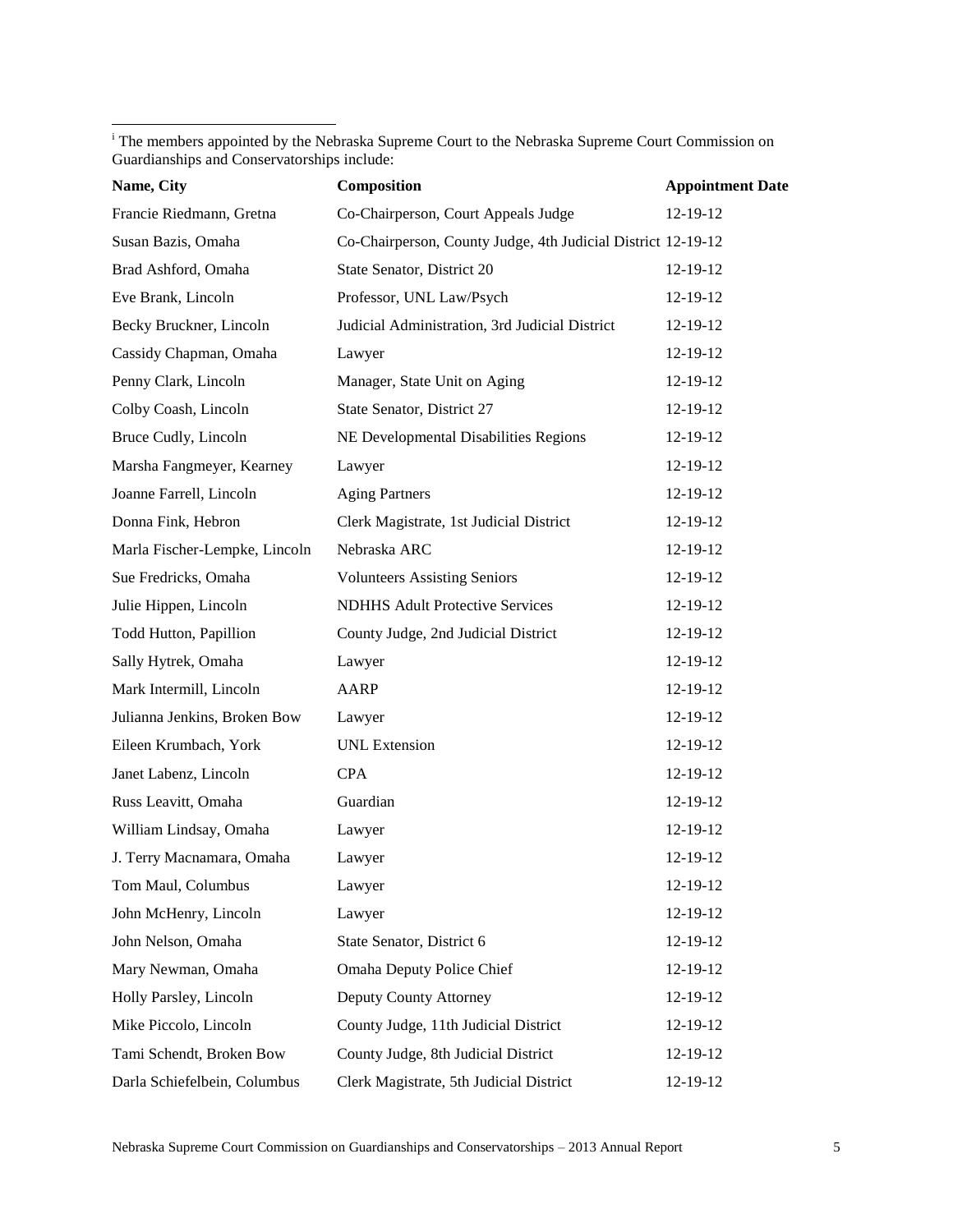| Susan Spahn, Omaha                                            | Lawyer                              | $12 - 19 - 12$ |
|---------------------------------------------------------------|-------------------------------------|----------------|
| Jerry Stilmock, Syracuse                                      | Nebraska Bankers Association        | $12 - 19 - 12$ |
| Donna Taylor, Neligh                                          | County Judge, 7th Judicial District | $12 - 19 - 12$ |
| Carolyn Trujillo, North Platte                                | Conservator; Senior Accountant      | $12 - 19 - 12$ |
| John Wightman, Lincoln                                        | State Senator, District 36          | $12 - 19 - 12$ |
| Curtis Evans. York (ex-officio)                               | County Judge, 5th Judicial District | $12 - 19 - 12$ |
| Janice Walker, Lincoln (ex-officio) State Court Administrator |                                     | 12-19-12       |

 $\overline{\phantom{a}}$